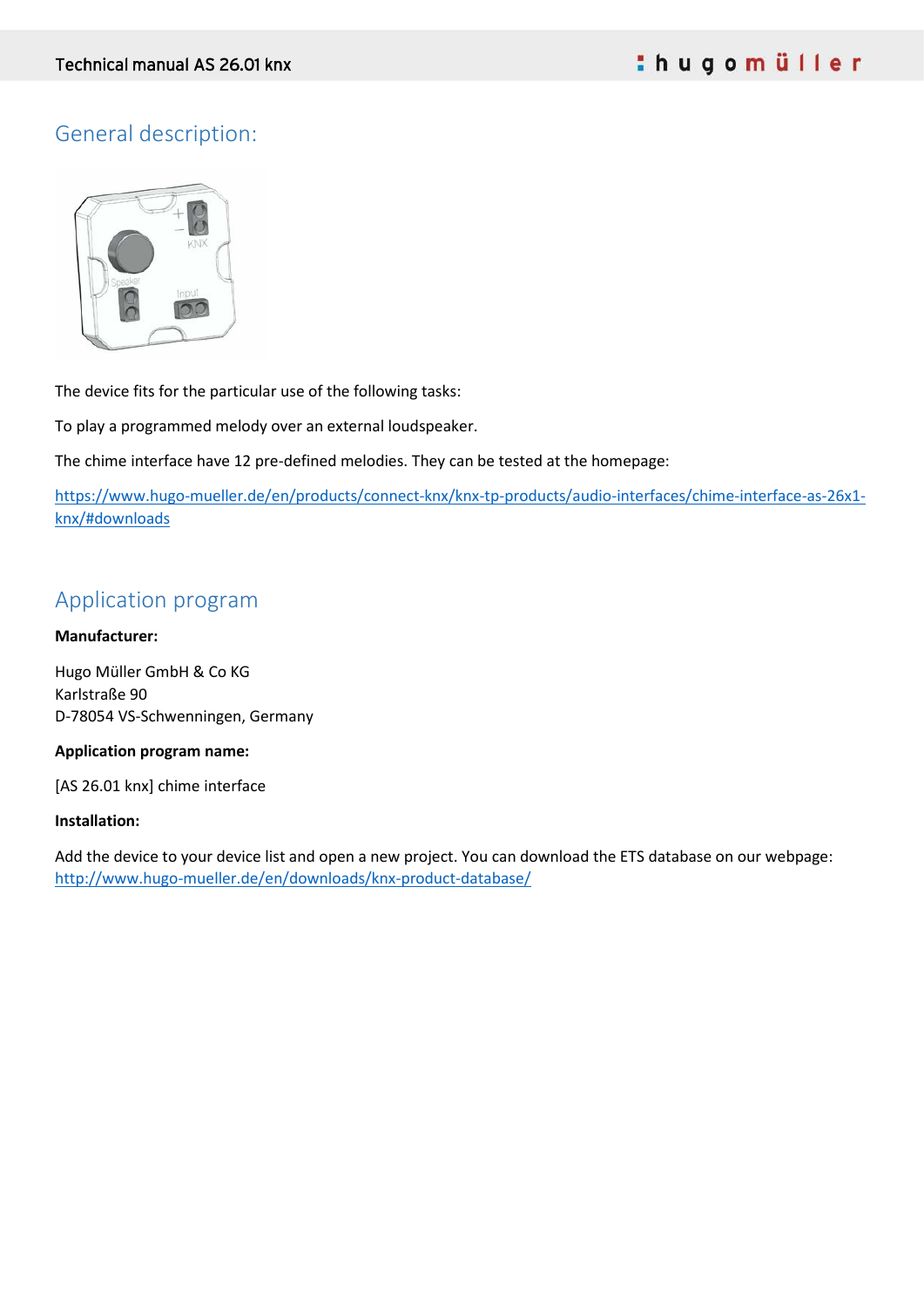# Technical Specifications

| <b>Supply voltage</b>                | via KNX bus voltage                         |  |
|--------------------------------------|---------------------------------------------|--|
|                                      | < 12 mA without output signal               |  |
| <b>Bus current</b>                   | < 20 mA with output signal                  |  |
| <b>Bus system</b>                    | <b>KNX</b>                                  |  |
| Input                                | 1 binary input                              |  |
| Output                               | 1 speaker output                            |  |
| <b>Volume level</b>                  | 11 volume steps                             |  |
| <b>Speaker output</b>                | max. 0,45 W                                 |  |
| Impendence                           | 8 Ohm                                       |  |
| ext. speaker                         |                                             |  |
| <b>Melodies</b>                      | 12 preset tones                             |  |
| <b>Application software</b>          | ETS5 or higher                              |  |
| <b>Permitted ambient temperature</b> | $-10+45$ °C                                 |  |
| <b>Housing</b>                       | self-extinguishing thermoplastic            |  |
| <b>Dimensions AS26.01knx</b>         | 38 x 38 x 15 mm                             |  |
| <b>Dimensions loudspeaker</b>        | Ø 60 mm incl. mounting ring                 |  |
| <b>Housing color</b>                 | studio white (similar to RAL 9016)          |  |
|                                      | specific colors on request                  |  |
| <b>Mounting</b>                      | flush-mounting                              |  |
| <b>Type of connection</b>            | push-in connector                           |  |
| <b>Type of protection</b>            | IP20 according to DIN EN 60529              |  |
| <b>Class of protection</b>           | III when installed according to regulations |  |

# Anschlussbild

Speaker Output **Binary Input**  $\begin{bmatrix} & & & \\ & & \circ & & \\ & & & \downarrow & \\ & & & \downarrow & \\ & & & & \downarrow \end{bmatrix}$ ሌ<br>ተ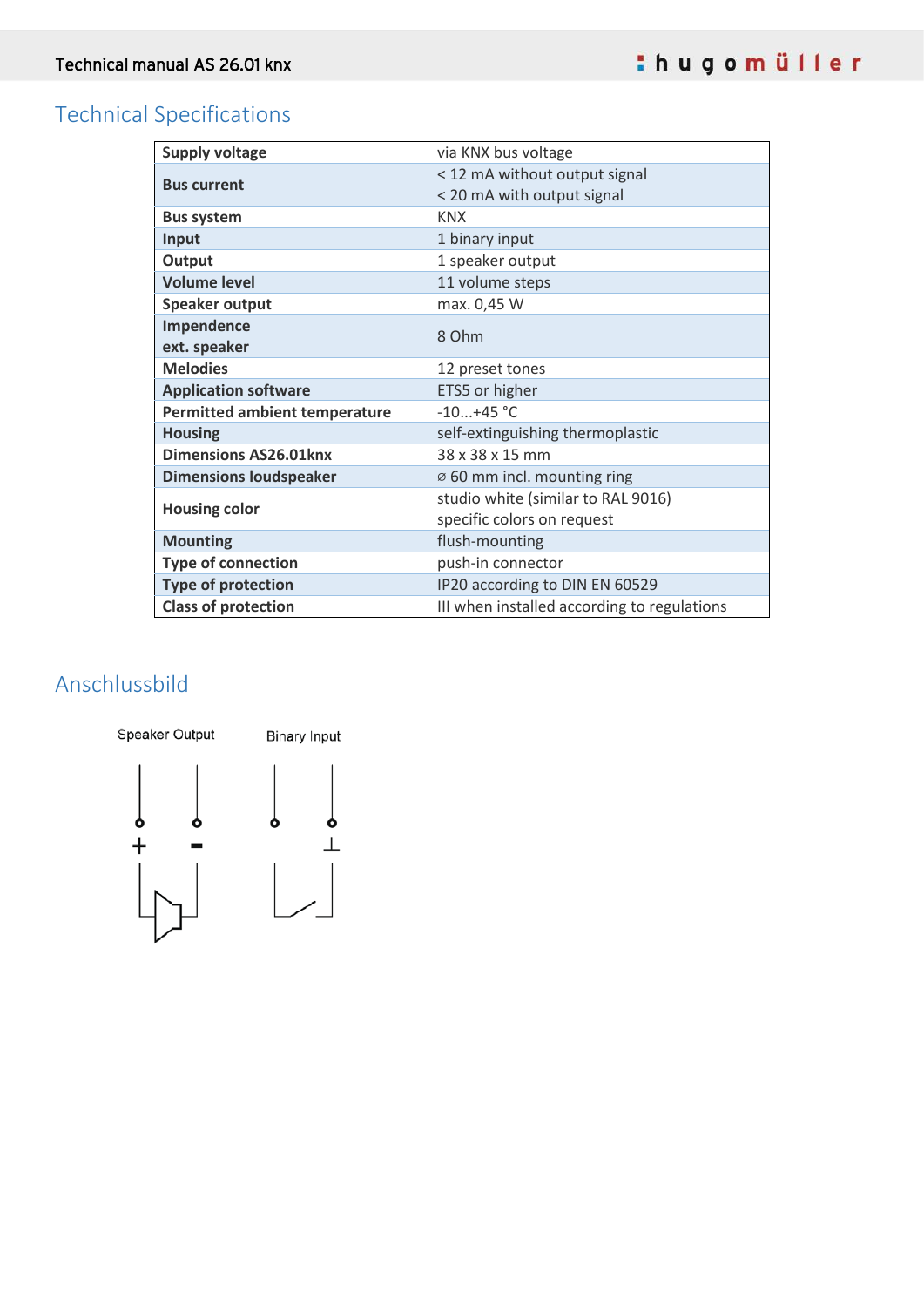# Parameter overview

| Parameter                 |                            | <b>Description</b>           |
|---------------------------|----------------------------|------------------------------|
| <b>Global settings</b>    |                            | Send in operation,           |
|                           |                            | mute function,               |
|                           |                            | Global blocking object,      |
|                           |                            | Day- / Night operation,      |
|                           |                            | Behavior at bus recovery     |
| <b>Activation objects</b> | Settings                   | Activation,                  |
|                           |                            | Number of activation objects |
|                           | Activation object A: [xyz] | Description,                 |
|                           |                            | Activate condition,          |
|                           |                            | Tone selection,              |
|                           |                            | Volume,                      |
|                           |                            | Number of cycles,            |
|                           |                            | <b>Blocking object</b>       |
| <b>Scenes</b>             | Settings                   | Activation,                  |
|                           |                            | Number of activation objects |
|                           | Scene: [xyz]               | Description,                 |
|                           |                            | Scene number,                |
|                           |                            | Tone selection,              |
|                           |                            | Volume,                      |
|                           |                            | Number of cycles             |
| <b>External input</b>     |                            | Description,                 |
|                           |                            | Limit number of telegrams,   |
|                           |                            | Function                     |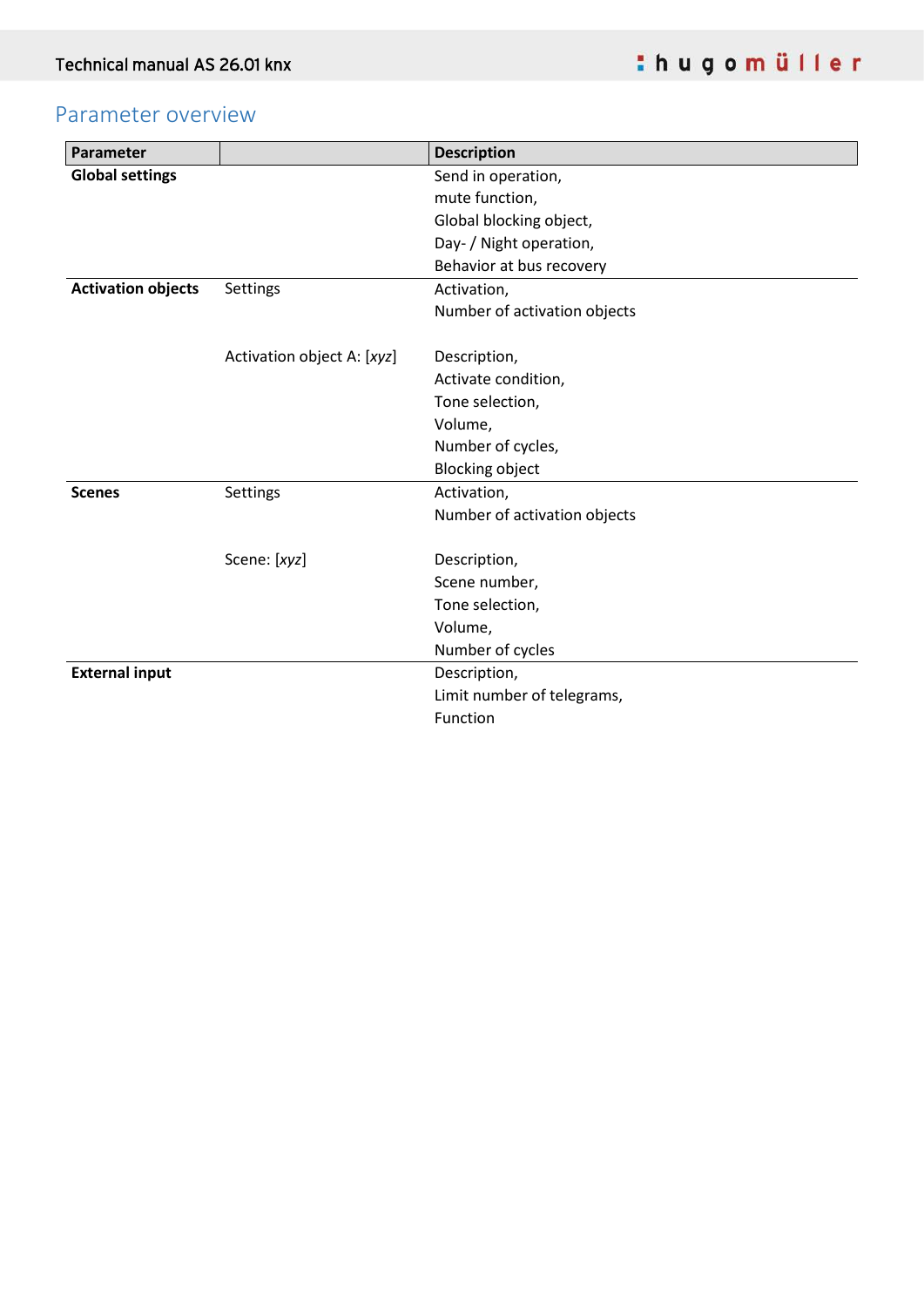# Parameter description

## Global settings

**Send in operation:**

Sends the status of the device via object 2: "Send in operation" It can be triggered via object 3: "request status"

| Send in operation       | send '1' |  |
|-------------------------|----------|--|
| Cycle time in operation | disabled |  |

#### **Mute function:**

With the object 4: "mute function" it's possible to mute the chime for a selected period. If the device is still active after that time, the sound will be continued.

| <b>Mute function</b> | disabled O enabled |        |
|----------------------|--------------------|--------|
| Duration [s]         |                    | ۰<br>÷ |

#### **Global blocking object:**

With the object 5: "global blocking object" the complete device can be blocked. The chime can only sound after deactivate that blocking object.

| Global blocking object | O disabled<br>enabled |
|------------------------|-----------------------|
|------------------------|-----------------------|

### **Day- / Night operation:**

With the object 6: "Day-/Night operation" a day or night operation can be simulated. You can select an increase or decrease of the global volume. That setting affects all activation types! You need to select the increase/decrease step of the volume.

Note: At a maximum decrease of the volume there is still a minimum tone hearable. For example: If the volume is set on "5" and the night decrease is "6" then the value is on "min".

For a stop of the sound output you need to deactivate the activation object or mute it for a certain time.

| Day-/ Night operation | disabled O enabled                                           |
|-----------------------|--------------------------------------------------------------|
| Operation condition   | O day = '1' / night = '0' $\bigcirc$ day = '0' / night = '1' |
| In night operation    |                                                              |
| Volume behaviour      | O reduce increase                                            |
| Reduce                |                                                              |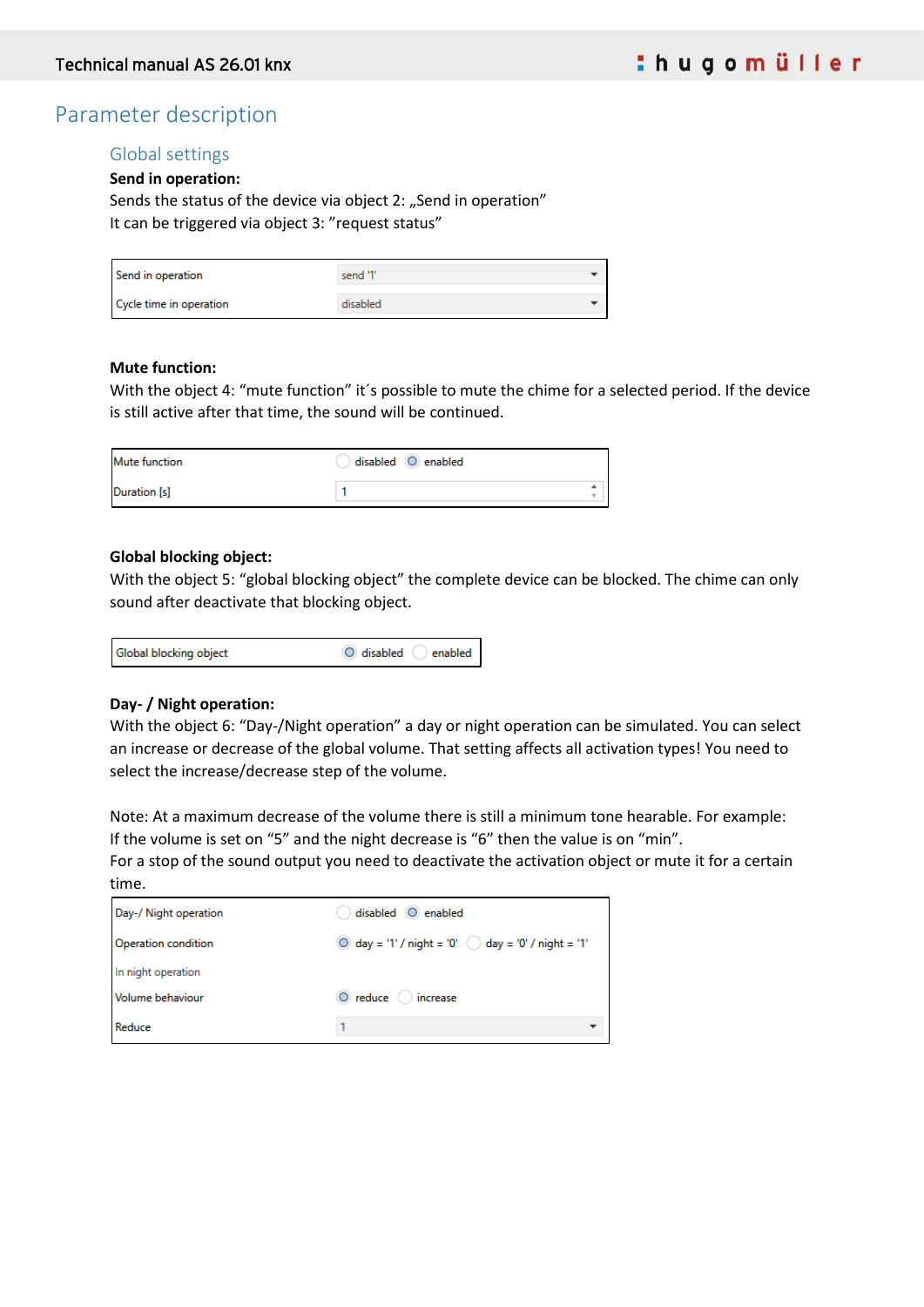#### **Behavior at bus recovery:**

At the day / night operation you can read the status of that operation.

It's possible to activate the device directly after bus recovery, e.g. to show a bus disconnection. It's necessary to parametrize an activation object for that and select it.

| Behaviour at bus recovery                                                                       |                    |  |  |
|-------------------------------------------------------------------------------------------------|--------------------|--|--|
| Day-/Night operation request                                                                    | O disabled anabled |  |  |
| Activate device                                                                                 | disabled O enabled |  |  |
| For the automatic activation function at bus recovery an activation object need to be selected! |                    |  |  |
| Select activation object                                                                        | А                  |  |  |

### Activation objects

#### Settings

#### **Activation objects:**

Here the activation objects are selected and the number is set. There is a maximum of 10 objects. The priority looks like that:

A > B > C > D > E > F > G > H > I > J

Example:

- Object B is active
- Now object A is activated
- Object B stops and object A starts
- To start the object B, the object A needs to be stopped and object A activated again.

| <b>Activation objects</b>    | disabled O enabled |                               |
|------------------------------|--------------------|-------------------------------|
| Number of activation objects |                    | ÷<br>$\overline{\phantom{a}}$ |

## Activation object A: *[description]*

#### **Description:**

You can write a description/name for the activation object. That will also be taken for the communication objects and in the parameter overview.

٦

| <b>Description</b> | Door bell                             |       |
|--------------------|---------------------------------------|-------|
|                    | Volume activation object A: Door bell | Input |
|                    | <b>Activation object A: Door bell</b> |       |

### **Activate condition:**

 $\Gamma$ 

The object can be activated with a "0" or a "1" (default)

| Activate condition |  | $\,$ active by '0' $\,$ $\,$ $\,$ $\,$ active by '1' $\,$ $\,$ |
|--------------------|--|----------------------------------------------------------------|
|--------------------|--|----------------------------------------------------------------|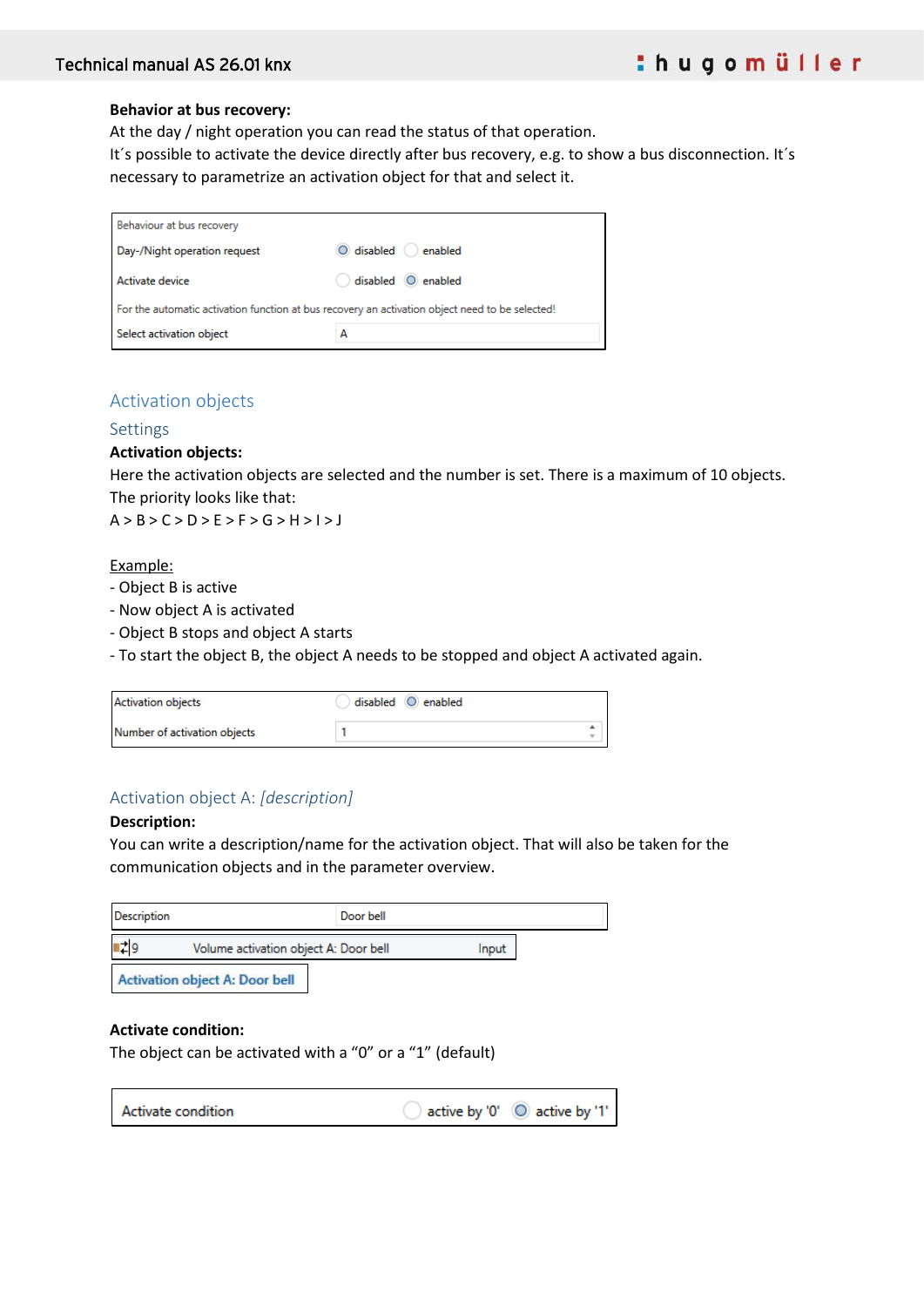#### **Tone selection:**

There are 12 pre-defined tones selectable. You can test them on our homepage: [https://www.hugo-mueller.de/produkte/vernetzen-knx/knx-tp-produkte/audio-schnittstellen/gong](https://www.hugo-mueller.de/produkte/vernetzen-knx/knx-tp-produkte/audio-schnittstellen/gong-schnittstelle-as-26x1-knx/#downloads)[schnittstelle-as-26x1-knx/#downloads](https://www.hugo-mueller.de/produkte/vernetzen-knx/knx-tp-produkte/audio-schnittstellen/gong-schnittstelle-as-26x1-knx/#downloads)

| Tone selection | alarm |  |
|----------------|-------|--|

#### **Volume:**

The volume can be adjusted in 11 steps. At the step  $<sub>n</sub>min"$  there is still a minimum sound hearable.</sub>

Min 1 2 3 4 5 6 7 8 9 Max

| в |  |
|---|--|
|   |  |

#### **Permanent activation & number of cycles:**

A permanent activation can be selected. Then it´s only possible to stop it with a deactivation of the object or start a higher prioritized object.

If a permanent activation is not needed then a number of cycles need to be selected.

| Permanent activation    | O disabled O enabled |                    |
|-------------------------|----------------------|--------------------|
| Number of cycles (1100) |                      | ዹ<br>$\rightarrow$ |

#### **Blocking object:**

You can activate a communication object for blocking that activation object.

| <b>Blocking object</b> | $\big)$ disabled $\bigcirc$ enabled |
|------------------------|-------------------------------------|
|------------------------|-------------------------------------|

#### **Volume changeable via object:**

A communication object can change the volume if that function is active. Note:

That object is set in %. The value will be rounded up or down. e.g.

4% -> Min. Step / 5% -> 1. Step / 14% -> 1. Step / 16% -> 2. Step / 95% -> Max.

Volume adjustable by object disabled  $\circ$  enabled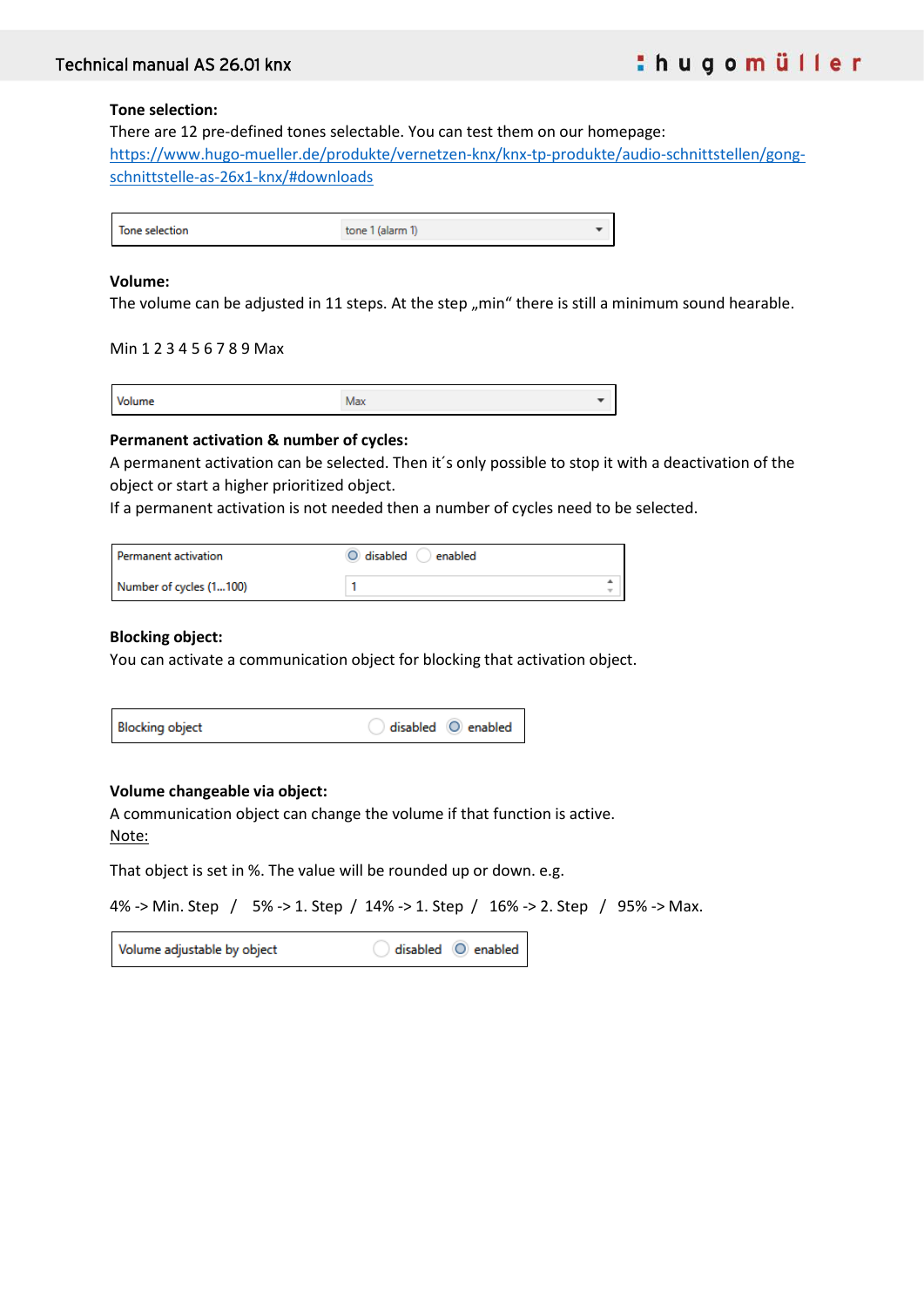## Scenes

Settings

#### **Scene activation:**

Here you select the activation via scenes and set the needed amount of scenes. It´s possible to choose up until 16 scenes.

Note: The activation objects have a higher priority than the scenes!

| Scene activation | disabled O enabled |  |
|------------------|--------------------|--|
| Number of scenes |                    |  |

## Scene A: *[description]*

#### **Description:**

You can write a description/name for the scene.

| <b>Description</b> | Door bell |
|--------------------|-----------|
|                    |           |

#### **Scene number:**

A scene number need to be selected.

Note: In case of duplicated scene numbers, only the first one will be activated!

| <b>WELLING</b><br>her | - |
|-----------------------|---|
|                       | ۰ |
|                       |   |
|                       |   |

### **Tone selection:**

There are 12 pre-defined tones selectable. You can test them on our homepage:

[https://www.hugo-mueller.de/produkte/vernetzen-knx/knx-tp-produkte/audio-schnittstellen/gong](https://www.hugo-mueller.de/produkte/vernetzen-knx/knx-tp-produkte/audio-schnittstellen/gong-schnittstelle-as-26x1-knx/#downloads)[schnittstelle-as-26x1-knx/#downloads](https://www.hugo-mueller.de/produkte/vernetzen-knx/knx-tp-produkte/audio-schnittstellen/gong-schnittstelle-as-26x1-knx/#downloads)

| tone 1 (alarm 1) |
|------------------|
|                  |

### **Volume:**

The volume can be adjusted in 11 steps. At the step  $<sub>m</sub>$ min" there is still a minimum sound hearable.</sub>

#### Min 1 2 3 4 5 6 7 8 9 Max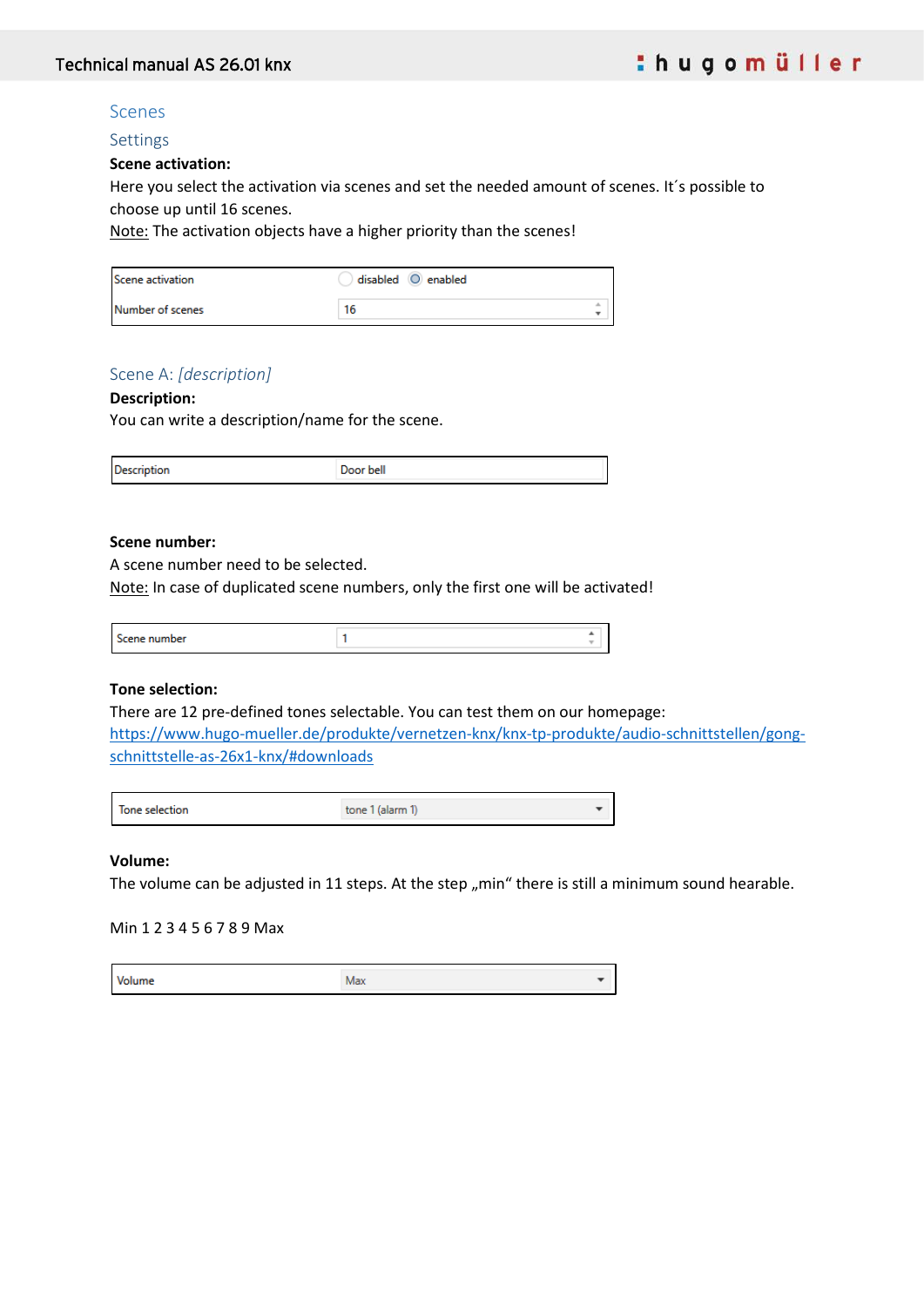#### **Permanent activation & number of cycles:**

You can set a permanent activation of the device. Die tone can only be deactivated with the start of a second scene and the function "Stop permanent device activation". If a permanent activation is not needed then a number of cycles need to be selected.

| Stop permanent device activation | O disabled anabled   |  |
|----------------------------------|----------------------|--|
| Permanent activation             | O disabled O enabled |  |
| Number of cycles (1100)          |                      |  |

## External input

#### **Description:**

You can write a description/name for the scene.

| <b>Description</b> | Pushbutton |  |
|--------------------|------------|--|
|                    |            |  |

#### **Limit number of telegrams:**

To limit the data transfer on the bus the telegrams can be limited.

| Limit number of telegrams            | inactive $\bigcirc$ active |  |
|--------------------------------------|----------------------------|--|
| Maximum number of sent telegrams     | 20                         |  |
| Maximum number of sent telegrams per | second                     |  |

#### **Function:**

The binary input can be activated here.



#### **Binary Input:**

Set the function of the binary input and do the settings for it.

| Switching/alarm     |  |
|---------------------|--|
| Switching/alarm     |  |
| Dimming             |  |
| <b>Blind</b>        |  |
| Value               |  |
| Scene               |  |
| Switching sequences |  |
| Multiple operation  |  |
| Pulse counter       |  |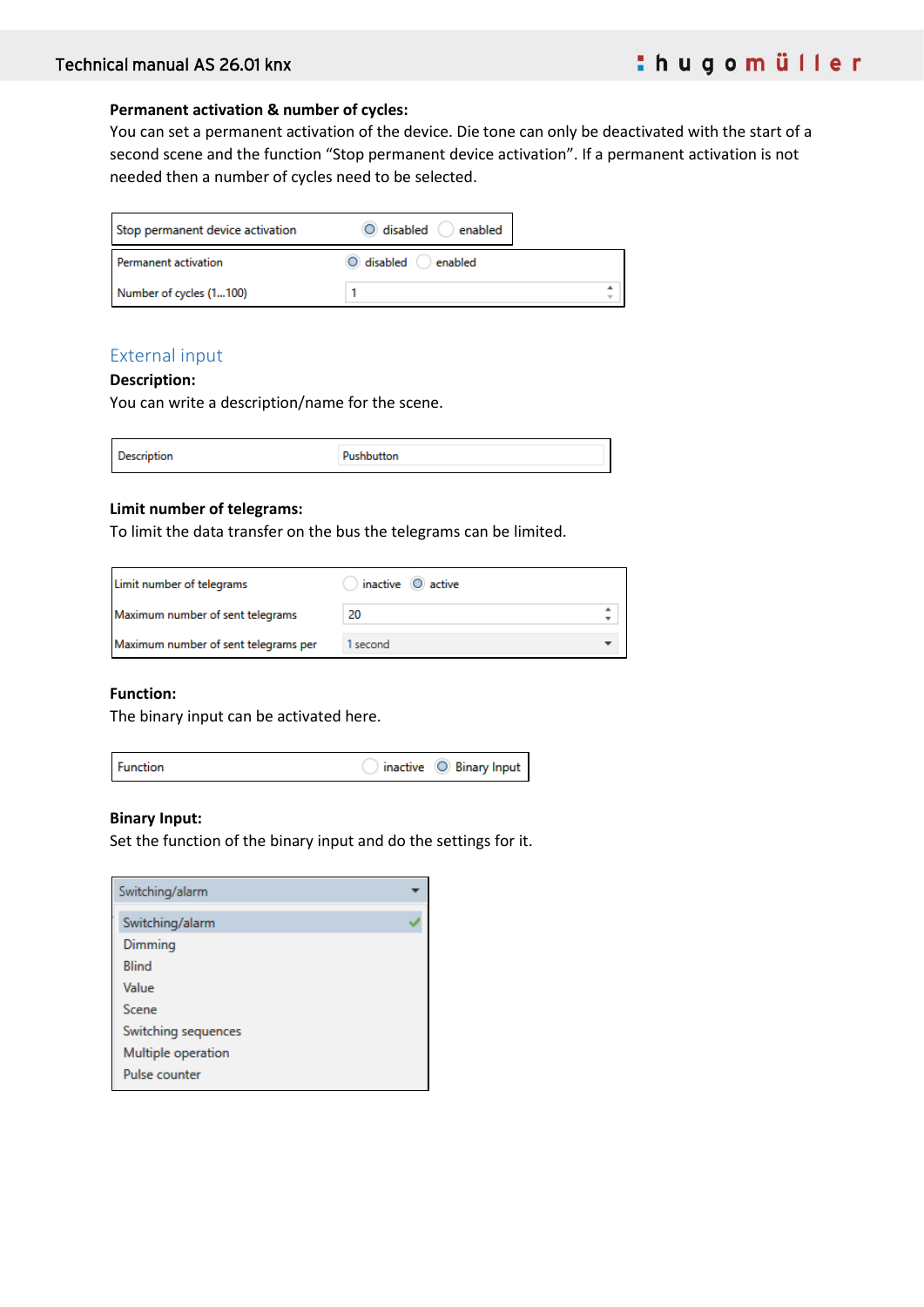# Communication objects

| <b>Object number</b> | <b>Object name</b>                   | <b>Object function</b> | Object<br>size | $Flag*$<br>$C - R - W - T - U$ | Data Type |
|----------------------|--------------------------------------|------------------------|----------------|--------------------------------|-----------|
| $\overline{2}$       | Send in operation                    | Output                 | 1 bit          | $-CT-$                         | DPT-1     |
| 3                    | Request status                       | Input                  | 1 bit          | $-WC---$                       | DPT-1     |
| $\overline{a}$       | Mute function                        | Input                  | 1 bit          | $-WC---$                       | DPT-1     |
| 5                    | Global blocking object               | Input                  | 1 bit          | $-WC---$                       | DPT-1     |
| 6                    | Day-/night operation                 | Input                  | 1 bit          | $-WC---$                       | DPT-1     |
| $\overline{7}$       | Activation object A:                 | Input                  | 1 bit          | -WC---                         | DPT-1     |
| 8                    | Blocking object activation object A: | Input                  | 1 bit          | -WC---                         | DPT-1     |
| 9                    | Volume activation object A:          | Input                  | 1 Byte         | -WC---                         | DPT-5     |
| 10                   | Activation object B:                 | Input                  | 1 bit          | -WC---                         | DPT-1     |
| 11                   | Blocking object activation object B: | Input                  | 1 bit          | -WC---                         | DPT-1     |
| 12                   | Volume activation object B:          | Input                  | 1 Byte         | -WC---                         | DPT-5     |
| 13                   | Activation object C:                 | Input                  | 1 bit          | -WC---                         | DPT-1     |
| 14                   | Blocking object activation object C: | Input                  | 1 bit          | $-WC---$                       | DPT-1     |
| 15                   | Volume activation object C:          | Input                  | 1 Byte         | $-WC---$                       | DPT-5     |
| 16                   | Activation object D:                 | Input                  | 1 bit          | $-WC---$                       | DPT-1     |
| 17                   | Blocking object activation object D: | Input                  | 1 bit          | $-WC---$                       | DPT-1     |
| 18                   | Volume activation object D:          | Input                  | 1 Byte         | $-WC---$                       | DPT-5     |
| 19                   | Activation object E:                 | Input                  | 1 bit          | $-WC---$                       | DPT-1     |
| 20                   | Blocking object activation object E: | Input                  | 1 bit          | -WC---                         | DPT-1     |
| 21                   | Volume activation object E:          | Input                  | 1 Byte         | -WC---                         | DPT-5     |
| 22                   | Activation object F:                 | Input                  | 1 bit          | -WC---                         | DPT-1     |
| 23                   | Blocking object activation object F: | Input                  | 1 bit          | -WC---                         | DPT-1     |
| 24                   | Volume activation object F:          | Input                  | 1 Byte         | -WC---                         | DPT-5     |
| 25                   | Activation object G:                 | Input                  | 1 bit          | $-WC---$                       | DPT-1     |
| 26                   | Blocking object activation object G: | Input                  | 1 bit          | -WC---                         | DPT-1     |
| 27                   | Volume activation object G:          | Input                  | 1 Byte         | -WC---                         | DPT-5     |
| 28                   | Activation object H:                 | Input                  | 1 bit          | -WC---                         | DPT-1     |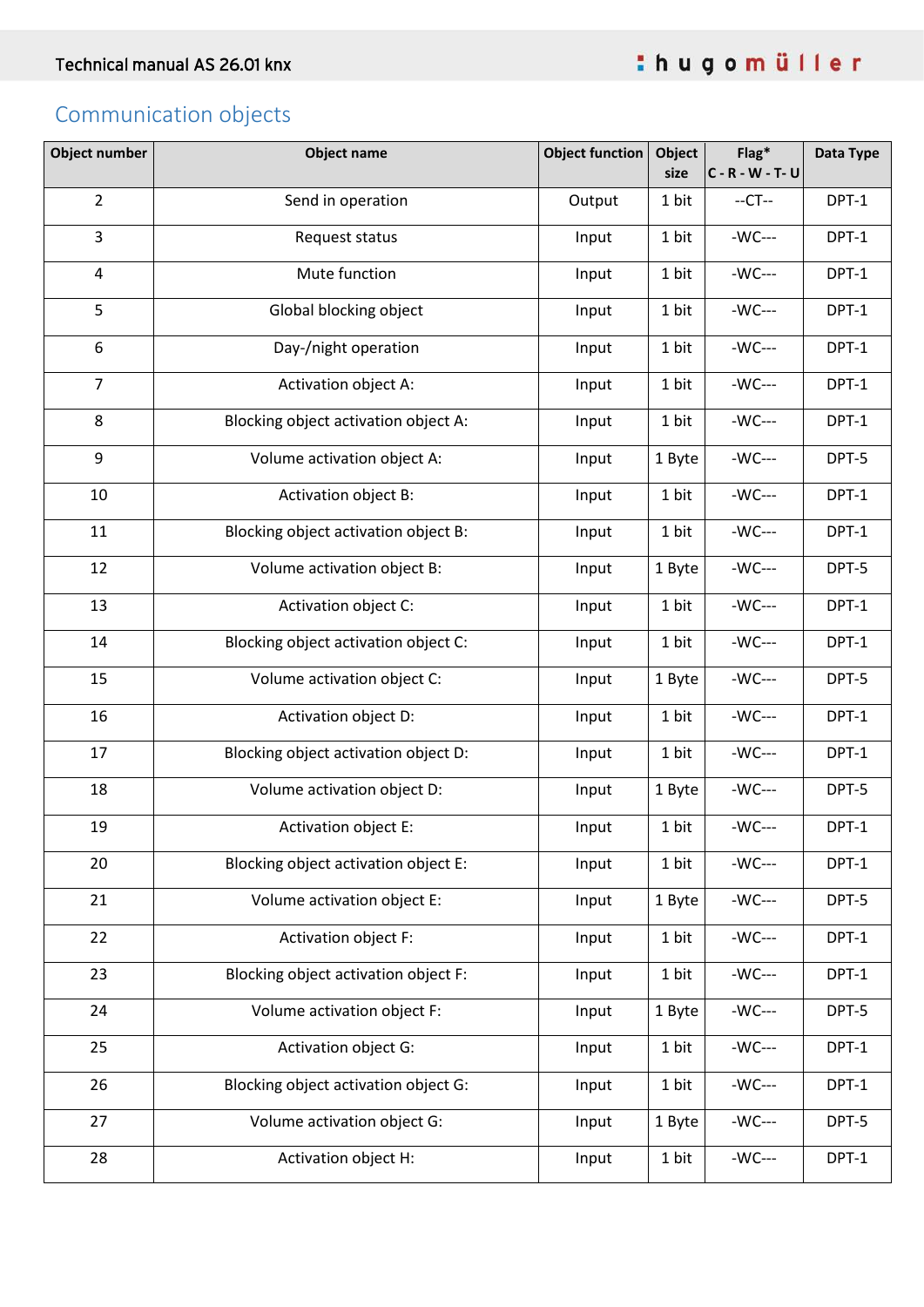# Technical manual AS 26.01 knx

thugomüller

| 29 | Blocking object activation object H:           | Input           | 1 bit  | -WC---   | DPT-1         |
|----|------------------------------------------------|-----------------|--------|----------|---------------|
| 30 | Volume activation object H:                    | 1 Byte<br>Input |        | -WC---   | DPT-5         |
| 31 | Activation object I:                           | Input           | 1 bit  | -WC---   | DPT-1         |
| 32 | Blocking object activation object I:           | Input           | 1 bit  | -WC---   | DPT-1         |
| 33 | Volume activation object I:                    | Input           | 1 Byte | -WC---   | DPT-5         |
| 34 | Activation object J:                           | Input           | 1 bit  | -WC---   | DPT-1         |
| 35 | Blocking object activation object J:           | Input           | 1 bit  | -WC---   | DPT-1         |
| 36 | Volume activation object J:                    | Input           | 1 Byte | -WC---   | DPT-5         |
| 37 | Scene chime interface                          | Input           | 1 Byte | -WC---   | <b>DPT-17</b> |
| 80 | E1 switching contact:                          | Output          | 1 bit  | -WCT--   | DPT-1         |
| 80 | E1 alarm sensor :                              | Output          | 1 bit  | -WCT--   | DPT-1         |
| 82 | E1 start event 0/1:                            | Input           | 1 bit  | -WC---   | DPT-1         |
| 98 | E1 blocking object:                            | Input           | 1 bit  | -WC---   | DPT-1         |
| 80 | E1 switching:                                  | Output          | 1 bit  | -WCT--   | DPT-1         |
| 81 | E1 dimming:                                    | Output          | 4 bit  | $-CT-$   | DPT-3         |
| 98 | E1 blocking object:                            | Input           | 1 bit  | -WC---   | DPT-1         |
| 80 | E1 blind UP/DOWN:                              | Output          | 1 bit  | -WCT--   | DPT-1         |
| 81 | E1 STOP/slat adjustment:                       | Output          | 1 bit  | $-CT-$   | DPT-1         |
| 82 | E1 top end position:                           | Input           | 1 bit  | -WC---   | DPT-1         |
| 83 | E1 bottom end position:                        | Input           | 1 bit  | -WC---   | DPT-1         |
| 98 | E1 blocking object:                            | Input           | 1 bit  | $-WC---$ | DPT-1         |
| 80 | E1 1-byte value (0 to 255) (event 0):          | Output          | 1 Byte | $-CT-$   | DPT-5         |
| 80 | E1 switch (event 0):                           | Output          | 1 bit  | $-CT-$   | DPT-1         |
| 80 | E1 priority (event 0):                         | Output          | 2 bit  | $-CT-$   | DPT-2         |
| 80 | E1 1-byte value (-128 to 127) (event 0):       | Output          | 1 Byte | $-CT-$   | DPT-6         |
| 80 | E1 scene (event 0):                            | Output          | 1 Byte | $-CT-$   | <b>DPT-18</b> |
| 80 | E1 2-byte value (-32,768 to 32,767) (event 0): | Output          | 2 Byte | $-CT-$   | DPT-8         |
| 80 | E1 2-byte value (0 to 65,535) (event 0):       | Output          | 2 Byte | $-CT-$   | DPT-7         |
| 80 | E1 2-byte floating point (event 0):            | Output          | 2 Byte | $-CT-$   | DPT-9         |
|    |                                                |                 |        |          |               |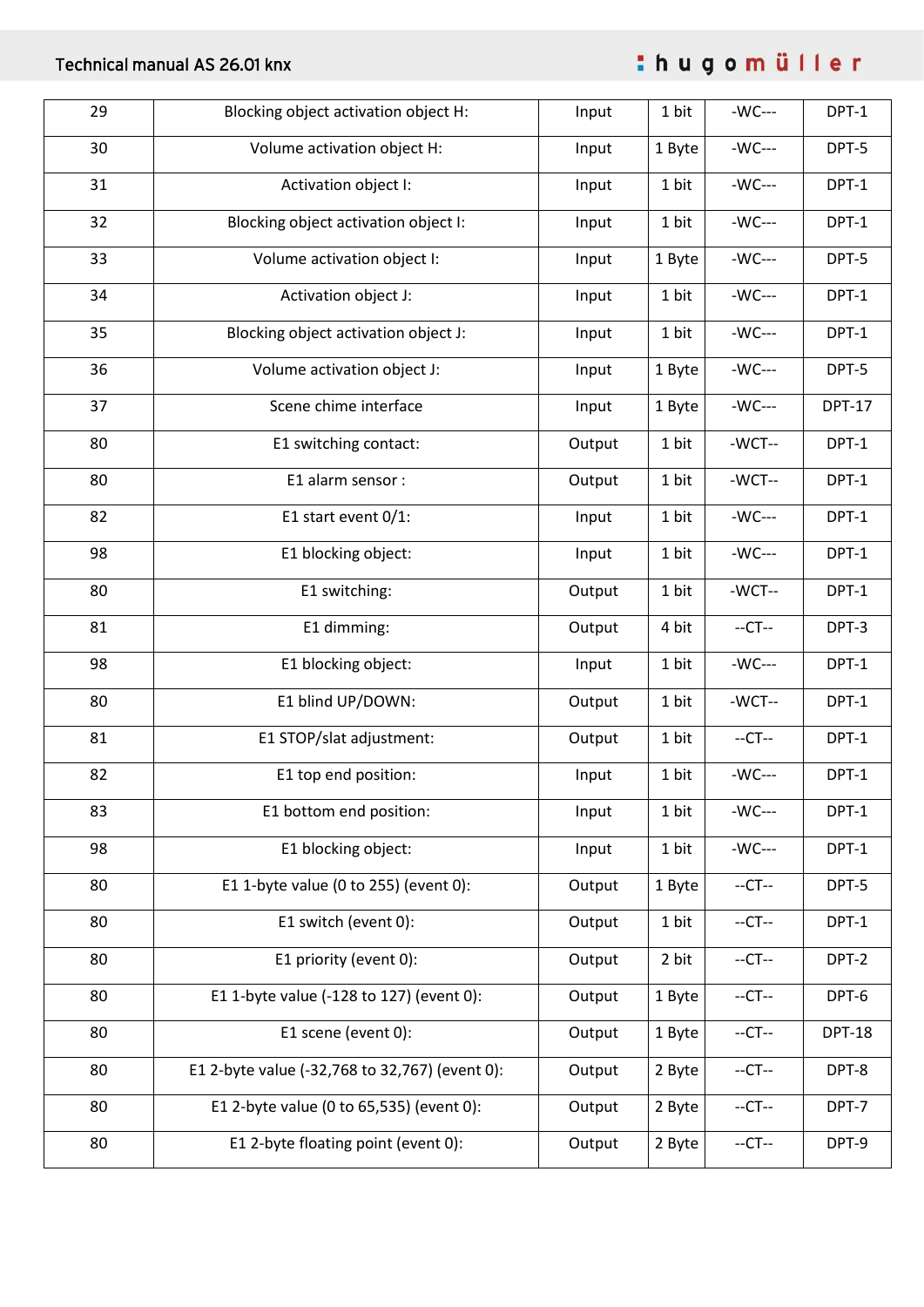# Technical manual AS 26.01 knx

thugomüller

| 80 | E1 4-byte value (-2,147,483,648 to 2,147,483,647)<br>$(event 0)$ : | Output | 4 Byte           | $-CT-$   | <b>DPT-13</b> |
|----|--------------------------------------------------------------------|--------|------------------|----------|---------------|
| 80 | E1 4-byte value (0 to 4294967295) (event 0):                       | Output | 4 Byte           | $-CT-$   | <b>DPT-12</b> |
| 81 | E1 switch (event 1):                                               | Output | 1 bit            | $-CT-$   | DPT-1         |
| 81 | E1 priority (event 1):                                             | Output | 2 bit            | $-CT-$   | DPT-2         |
| 81 | E1 1-byte value (-128 to 127) (event 1):                           | Output | 1 Byte           | $-CT-$   | DPT-6         |
| 81 | E1 1-byte value (0 to 255) (event 1):                              | Output | 1 Byte           | $-CT-$   | DPT-5         |
| 81 | E1 scene (event 1):                                                | Output | 1 Byte           | $-CT-$   | <b>DPT-18</b> |
| 81 | E1 2-byte value (-32,768 to 32,767) (event 1):                     | Output | 2 Byte           | $-CT-$   | DPT-8         |
| 81 | E1 2-byte value (0 to 65,535) (event 1):                           | Output | 2 Byte           | $-CT-$   | DPT-7         |
| 81 | E1 2-byte floating point (event 1):                                | Output | $-CT-$<br>2 Byte |          | DPT-9         |
| 81 | E1 4-byte value (-2,147,483,648 to 2,147,483,647)<br>(event $1$ ): | Output | 4 Byte           | $-CT-$   | <b>DPT-13</b> |
| 81 | E1 4-byte value (0 to 4294967295) (event 1):                       | Output | 4 Byte           | $-CT-$   | <b>DPT-12</b> |
| 98 | E1 blocking object:                                                | Input  | 1 bit            | $-WC---$ | DPT-1         |
| 80 | E1 scene:                                                          | Output | 1 Byte           | -WCTU-   | <b>DPT-18</b> |
| 82 | E1 scene storage display:                                          | Output | 1 bit            | $-CT-$   | DPT-1         |
| 84 | E1 save scene:                                                     | Input  | 1 bit            | $-WC---$ | DPT-1         |
| 84 | E1 scene enable save:                                              | Input  | 1 bit            | -WC---   | DPT-1         |
| 98 | E1 blocking object:                                                | Input  | 1 bit            | $-WC---$ | DPT-1         |
| 80 | E1 switching step 1:                                               | Output | 1 bit            | -WCT--   | DPT-1         |
| 81 | E1 switching step 2:                                               | Output | 1 bit            | -WCT--   | DPT-1         |
| 82 | E1 switching step 3:                                               | Output | 1 bit            | -WCT--   | DPT-1         |
| 83 | E1 switching step 4:                                               | Output | 1 bit            | -WCT--   | DPT-1         |
| 84 | E1 switching step 5:                                               | Output | 1 bit            | -WCT--   | DPT-1         |
| 85 | E1 switch step UP/DOWN:                                            | Input  | 1 bit            | $-WC---$ | DPT-1         |
| 86 | E1 actuating number:                                               | Input  | 1 Byte           | -WCTU-   | DPT-5         |
| 98 | E1 blocking object:                                                | Input  | 1 bit            | $-WC---$ | DPT-1         |
| 80 | E1 switching 1 actuation:                                          | Output | 1 bit            | -WCT--   | DPT-1         |
| 81 | E1 switching 2 actuations:                                         | Output | 1 bit            | -WCT--   | DPT-1         |
| 82 | E1 switching 3 actuations:                                         | Output | 1 bit            | -WCT--   | DPT-1         |